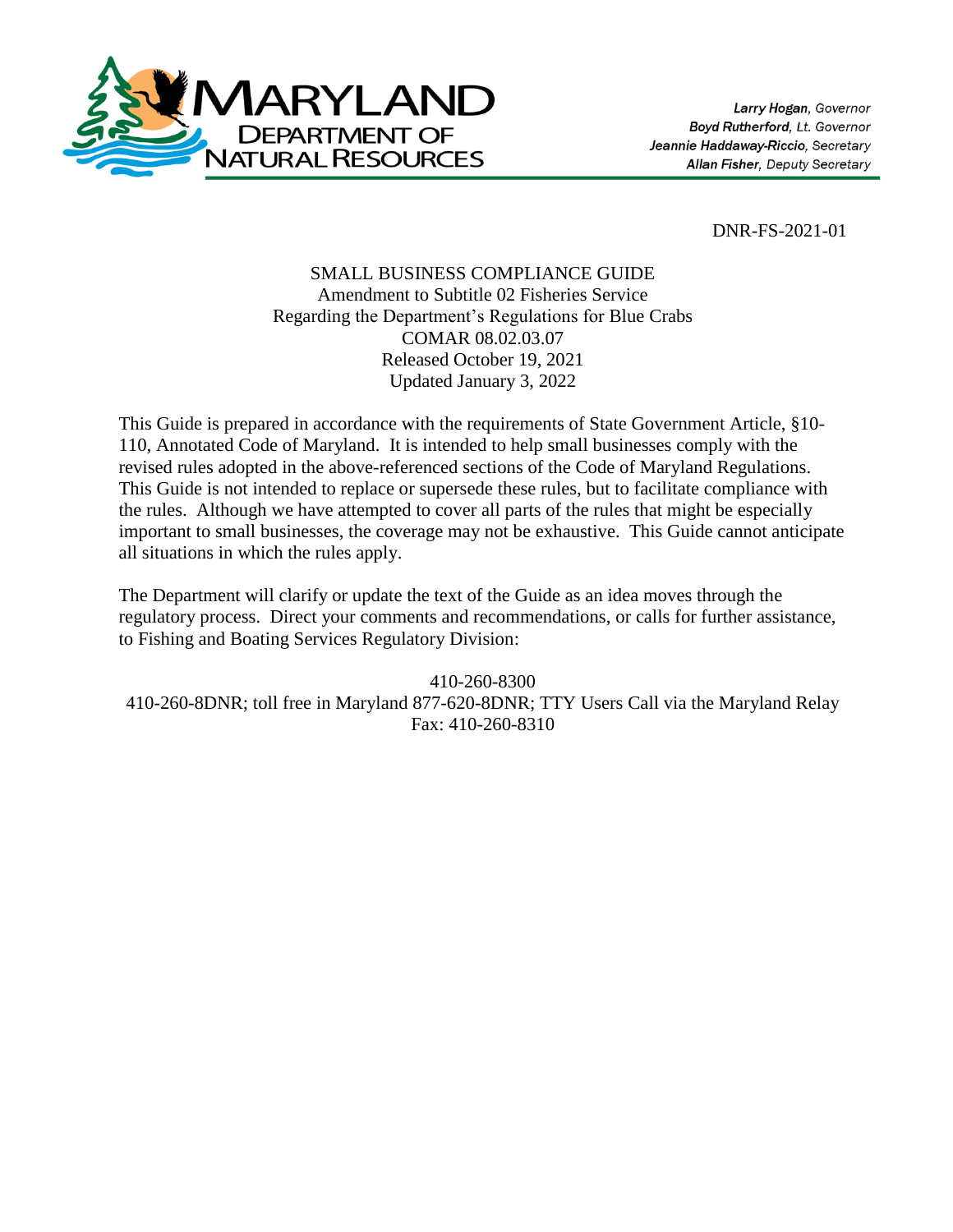# **I. SUMMARY & FAQs**

## **What was proposed?**

The department has proposed a clarification to the crab pot line at the mouth of St. Jerome's Creek in St. Mary's County. The department has also proposed removing duplicative language related to commercial licensing requirements.

## **Why is this change necessary?**

Currently the crab pot line at the mouth of St. Jerome's Creek is covered by the line defined as "…thence along shores to Cedar Point to Point No Point and to Point Lookout." Along the shore in this instance, is intended to be from point of land to point of land, as the purpose of the crab pot lines is to restrict crab pots to the mainstem Chesapeake Bay. Due to differing definitions of "along the shore" within this regulation, the department is proposing to directly reference the points of land at the mouth of St. Jerome Creek to make it explicit that the tributary is closed to crab pots. The new language inserts St. Jerome Point and Deep Point (the two points on either side of the mouth of St. Jerome Creek) between Point No Point and Point Lookout.

The department has also proposed the removal of the statement "A person who owns or is in charge of operating a vessel used to catch crabs for commercial purposes with crab pots shall be licensed by the department" from COMAR 08.02.03.07, as it is duplicative of commercial licensing requirements elsewhere.

#### **Who will this affect?**

This action applies to commercial crabbers who utilize crab pots in the vicinity of St. Jerome's Creek.

#### **Has this change been discussed with advisory commissions?**

This idea was scoped with the Sport Fisheries Advisory Commission and Tidal Fisheries Advisory Commission at their July and October 2021 meetings. Commissioners recommended moving forward with scoping.

#### **What is the specific regulatory action?**

Amend Regulation .07 under COMAR 08.02.03 Blue Crabs.

## **II. RECORDKEEPING AND REPORTING REQUIREMENTS**

This action does not create new permit, recordkeeping or reporting requirements.

# **III. IMPLEMENTATION DATE**

The department expects this change to be effective prior to the beginning of crab season in 2022, however the exact date cannot be determined. The department is following our normal procedures.